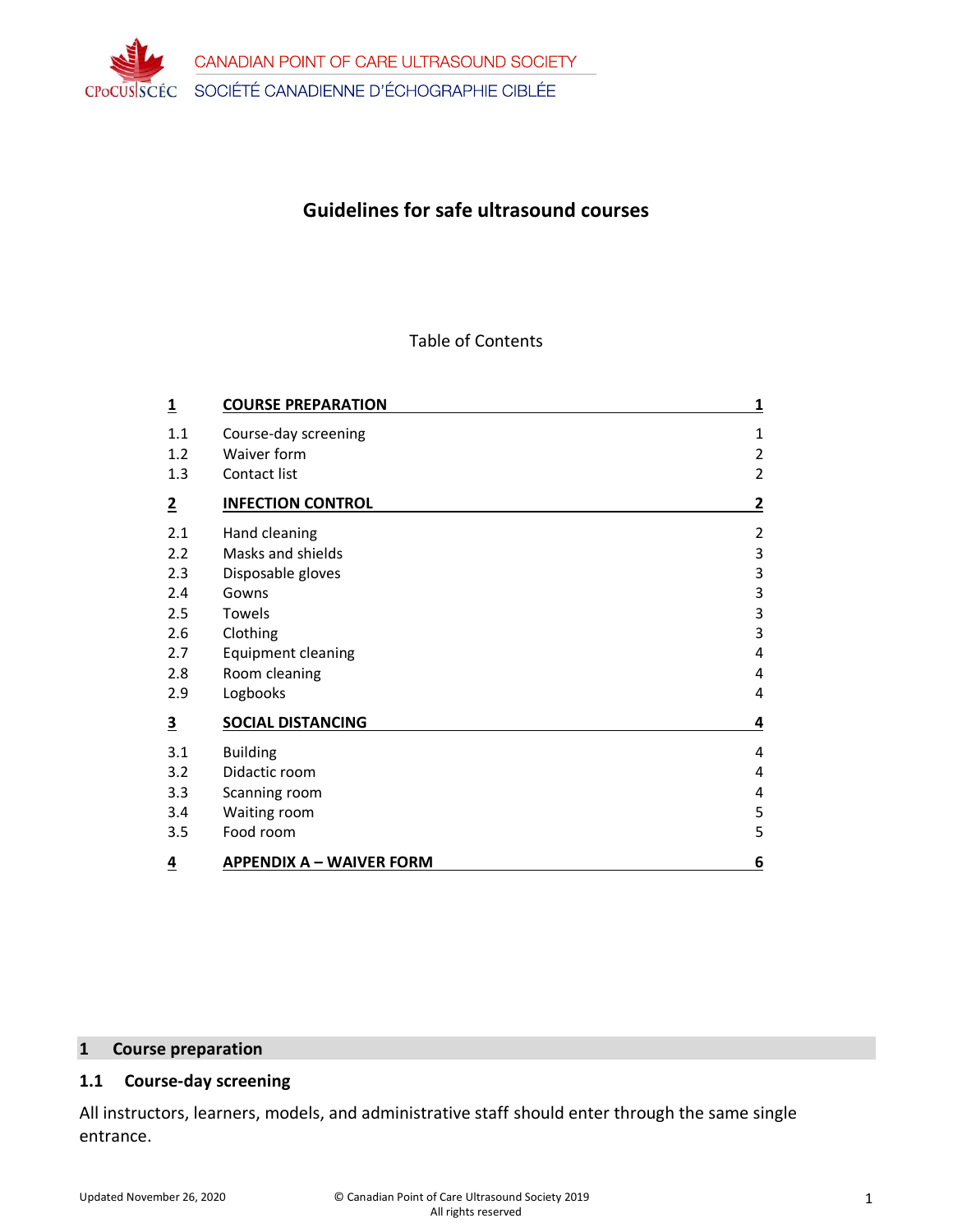

All instructors, learners, models, and administrative staff should be screened regarding symptoms or occurrence of COVID-19 upon entrance into the building.

In general, screening should include a temporal scanning thermometer reading that must be less than 38˚C (100.4˚F; please refer to provincial self-assessment tools below for temperature recommendations). Individuals who have any of following symptoms: shortness of breath, chills, muscle pain, sore throat, vomiting, diarrhea, headache, or loss of smell/taste, who have been out of the country in the last 14 days or have been in contact with someone who has COVID-19 should not be permitted to enter the building.

Screening could be conducted by administrative staff using provincial COVID-19 self-assessment tools for:

Québec**<sup>1</sup>** Ontario**<sup>2</sup>** Manitoba**<sup>3</sup>**

# **1.2 Waiver form**

For courses taking place outside of a university or simulation centre location, a waiver form relating to COVID-19 should be completed prior to the course by all instructors, learners, models, and administrative staff and submitted upon arrival on the course day (see Appendix A for example).

# **1.3 Contact list**

Course directors should compose a list of all course attendees (i.e. instructors, learners, models, and administrative staff) with current contact numbers and addresses for contact tracing purposes prior to the course. The list should be checked for accuracy upon arrival on the course day.

# **2 Infection control**

# **2.1 Hand cleaning**

All instructors, learners, models, and administrative staff should apply an alcohol-based hand sanitizer at each entry point including entry into the building, the didactic room, the scanning room, the waiting room, and the food room.

Hands should be washed with soap and water upon entry into a new scanning room and prior to food consumption. Hand washing should be performed as per WHO guidelines**<sup>4</sup>** .

<sup>1</sup> <https://covid19.quebec.ca/surveys/cdd2/introduction>

<sup>2</sup> <https://covid-19.ontario.ca/self-assessment/severe-symptoms>

<sup>3</sup> [https://manitoba.ca/asset\\_library/en/coronavirus/covid19\\_screening\\_checklist.pdf](https://manitoba.ca/asset_library/en/coronavirus/covid19_screening_checklist.pdf)

<sup>4</sup> [https://www.who.int/gpsc/5may/Hand\\_Hygiene\\_Why\\_How\\_and\\_When\\_Brochure.pdf](https://www.who.int/gpsc/5may/Hand_Hygiene_Why_How_and_When_Brochure.pdf)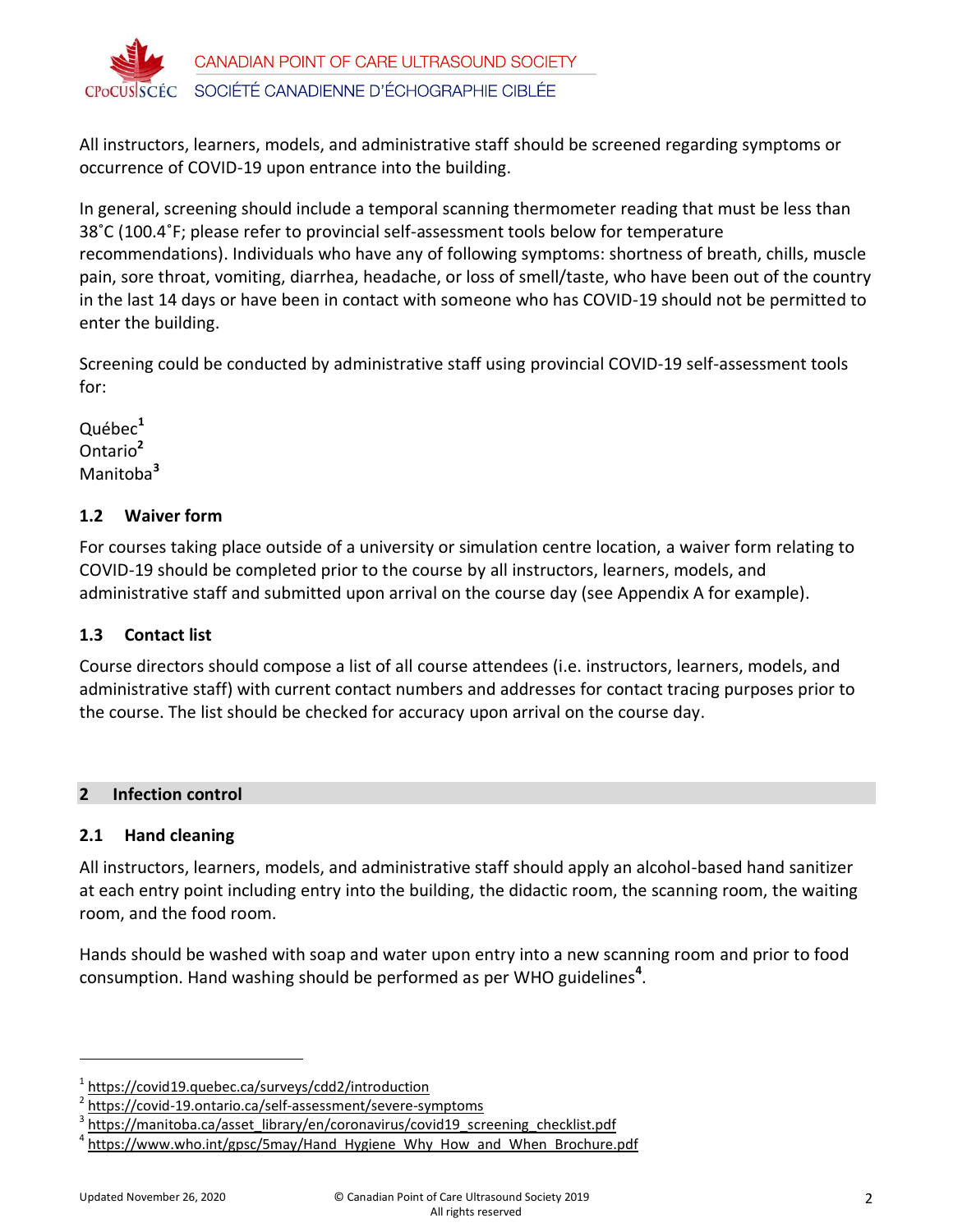

Hands should be washed with soap and water before leaving the building.

## **2.2 Masks and shields**

All instructors, learners, models, and administrative staff at the course should wear a mask at all times. It is advisable that the masks should be single-use medical (surgical) masks. The masks should be provided to all individuals on arrival. These masks should be made of three layers of synthetic nonwoven materials with filtration layers sandwiched in the middle as described by WHO**<sup>5</sup>** . Multi-use, non-medical (cloth) masks should be avoided. If a mask becomes soiled, it should be discarded and a new mask applied.

Additional personal protective equipment (PPE), such as a gown and face shield or goggles should be provided to standardized models for their use during scanning sessions.

## **2.3 Disposable gloves**

All participants should wear new disposable gloves upon entry to each new scanning room or transfer to new station. Gloves should be provided at each room or station.

Disposable gloves should be discarded before leaving the scanning station, room, or building.

### **2.4 Gowns**

Instructors and participants do not need to wear gowns.

Models may wear gowns to absorb gel while keeping areas to be scanned exposed. Models should don a new gown when entering scanning room or station. Gowns do not need to be changed after each learner. If a model leaves room, disposable gowns should be discarded in a waste bin while cloth gowns should be placed in a dirty laundry hamper. Cloth gowns should be washed using hot water if possible and dried completely.

### **2.5 Towels**

Towels used to drape models should be discarded in a waste bin (for disposable towels) or in a dirty laundry hamper (for cloth towels) in each scanning room / station when the model is done being scanned. Cloth towels should be washed using hot water if possible and dried completely.

# **2.6 Clothing**

Upon returning home after the course, clothing should be washed using hot water if possible and dried completely.

<sup>&</sup>lt;sup>5</sup> [https://www.who.int/emergencies/diseases/novel-coronavirus-2019/question-and-answers-hub/q-a-detail/q-a-on-covid-](https://www.who.int/emergencies/diseases/novel-coronavirus-2019/question-and-answers-hub/q-a-detail/q-a-on-covid-19-and-masks)[19-and-masks](https://www.who.int/emergencies/diseases/novel-coronavirus-2019/question-and-answers-hub/q-a-detail/q-a-on-covid-19-and-masks)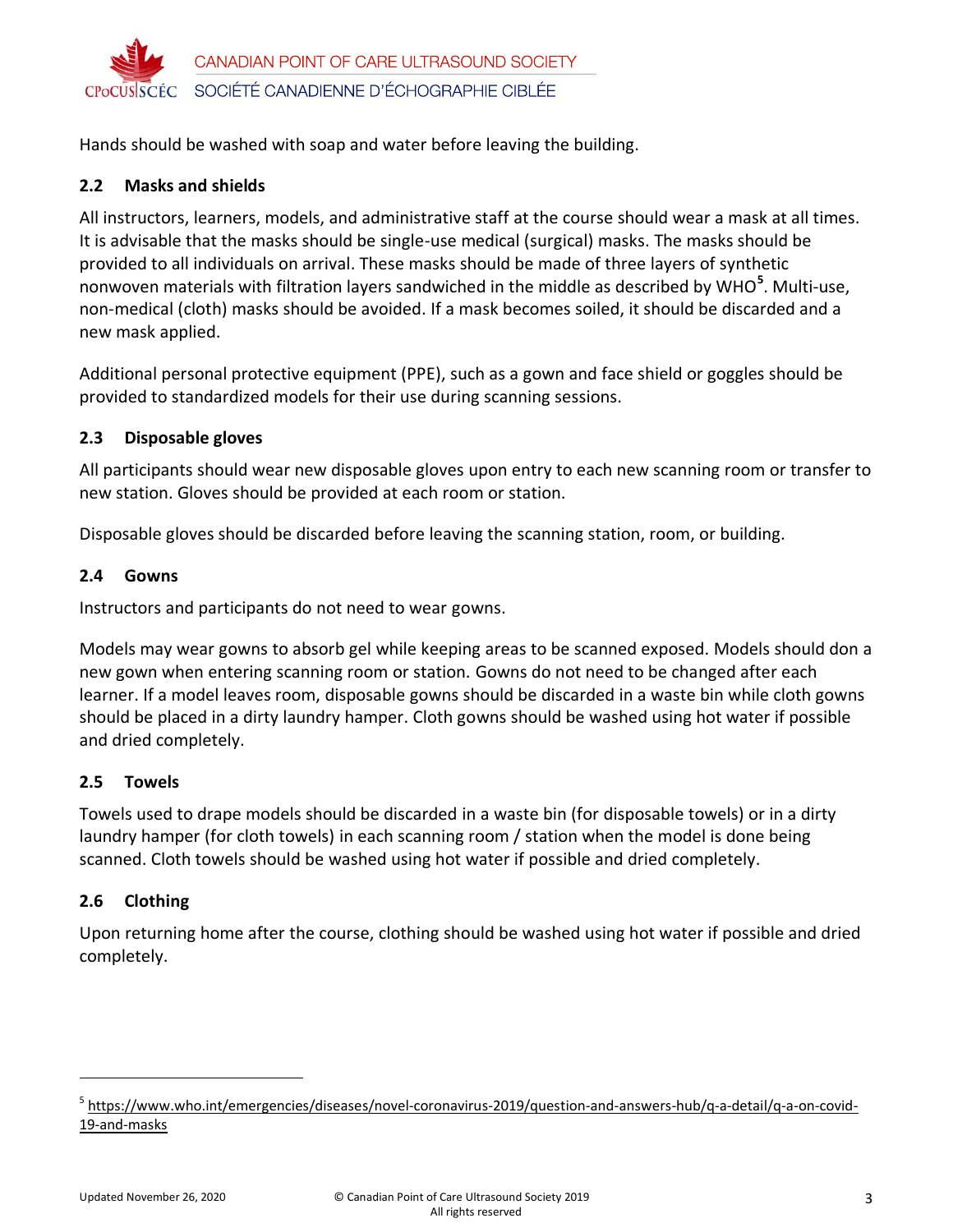

# **2.7 Equipment cleaning**

Ultrasound probes and machines must be cleaned with disinfecting wipes recommended by the manufacturer before use on a new model.

Multi-use gel bottles should be wiped down with disinfecting wipes after each learner.

#### **2.8 Room cleaning**

Disinfecting and cleaning of equipment and surfaces should be completed between scanning sessions and at the completion of the last scanning session.

#### **2.9 Logbooks**

Logbooks used for recording scan numbers should not be transferred between scanning rooms or stations if possible. Tablets with applications designed for this purpose are preferable due to ease of disinfection.

#### **3 Social distancing**

Assigned seating and standardized signage (same tape colour, markings, or stickers) should be used to indicate precise distancing when instructing, observing scanning, sitting, and eating.

### **3.1 Building**

Social distancing of 2 meters apart should take place upon entry into the building and during transport from the building entrance to the course rooms. If individuals are unable to take the stairs, social distancing should be respected in the elevators. Allow additional time for instructors, learners, and models to arrive.

Provide access to several bathrooms (if possible) and consider staggering schedules if sharing a smaller common bathroom. Bathrooms should be cleaned and disinfected after each group break or lunch. It is recommended to open windows if and when possible. Frequently touched surfaces should be cleaned and disinfected regularly.

### **3.2 Didactic room**

Learners should sit in chairs placed 2 meters apart during didactic seminars. Learners should sit in the same chair throughout the course if the chairs are not wiped down between seminars.

If the didactic room is not big enough, learners can be split into 2 rooms with one room streaming a live video of the presentation and having direct access to instructors for questions.

### **3.3 Scanning room**

All scanning rooms should be arranged to ensure social distancing of 2 meters between instructors and scanners. When 2 meters distancing is not possible, as between the scanner and the model, the model should be provided with PPE (mask, face shield).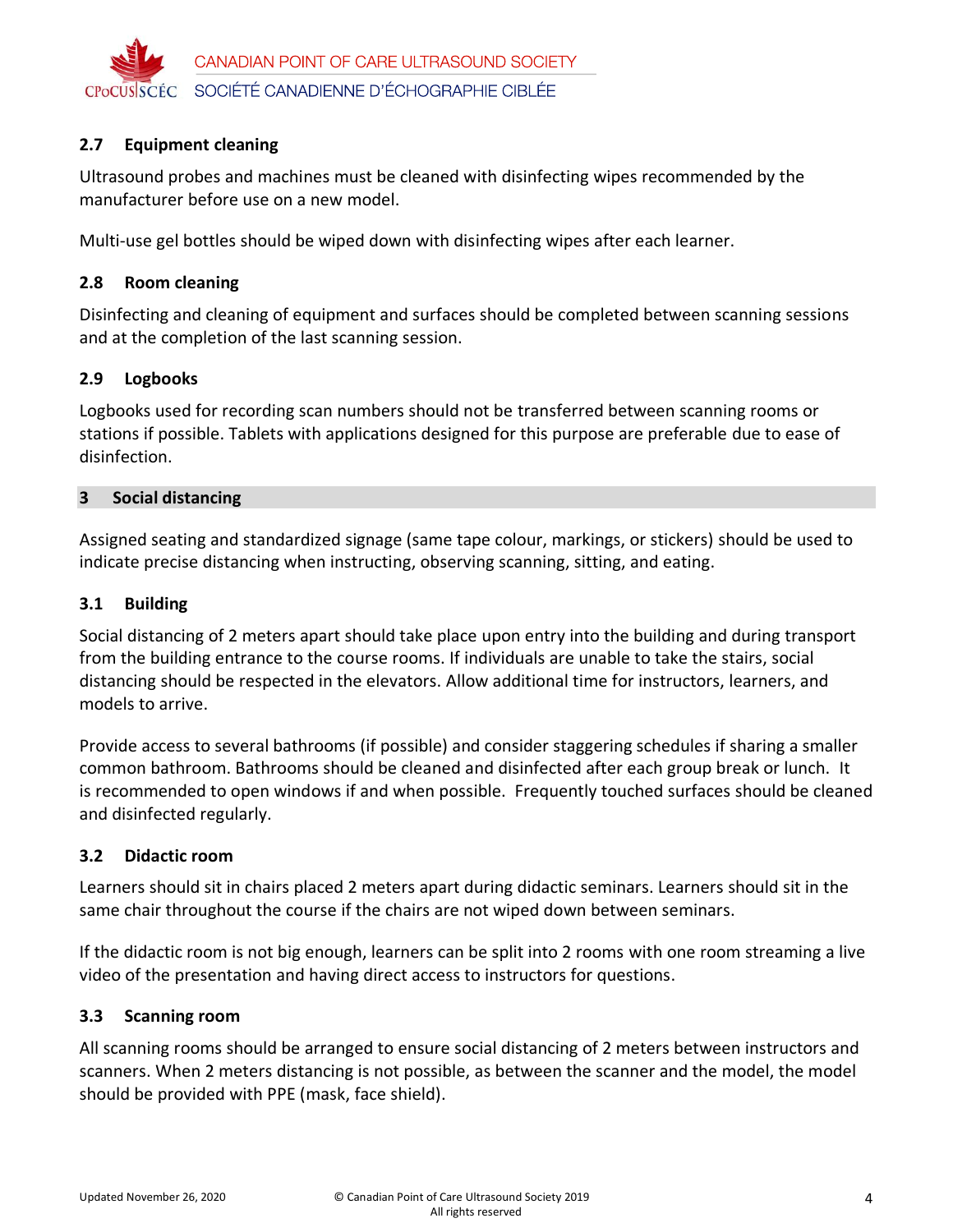

### **3.4 Waiting room**

Models should sit in chairs placed 2 meters apart in waiting rooms before and after scanning sessions. Use assigned seating if possible, otherwise chairs should be wiped down after each use. Ideally, models would have access to a separate bathroom or encouraged to use bathroom facilities during off-peak times.

#### **3.5 Food room**

Lunch and snacks should take place in an open space with social distancing. Allow additional time if this requires moving individuals to a larger space.

It is recommended that instructors, learners, models, and administrative staff make their own food arrangements.

If this is not possible, all food offered at the course should be individually packaged for each individual by a caterer following health guidelines. There should be no open food or beverages.

Food should be provided at two or more stations to avoid gathering.